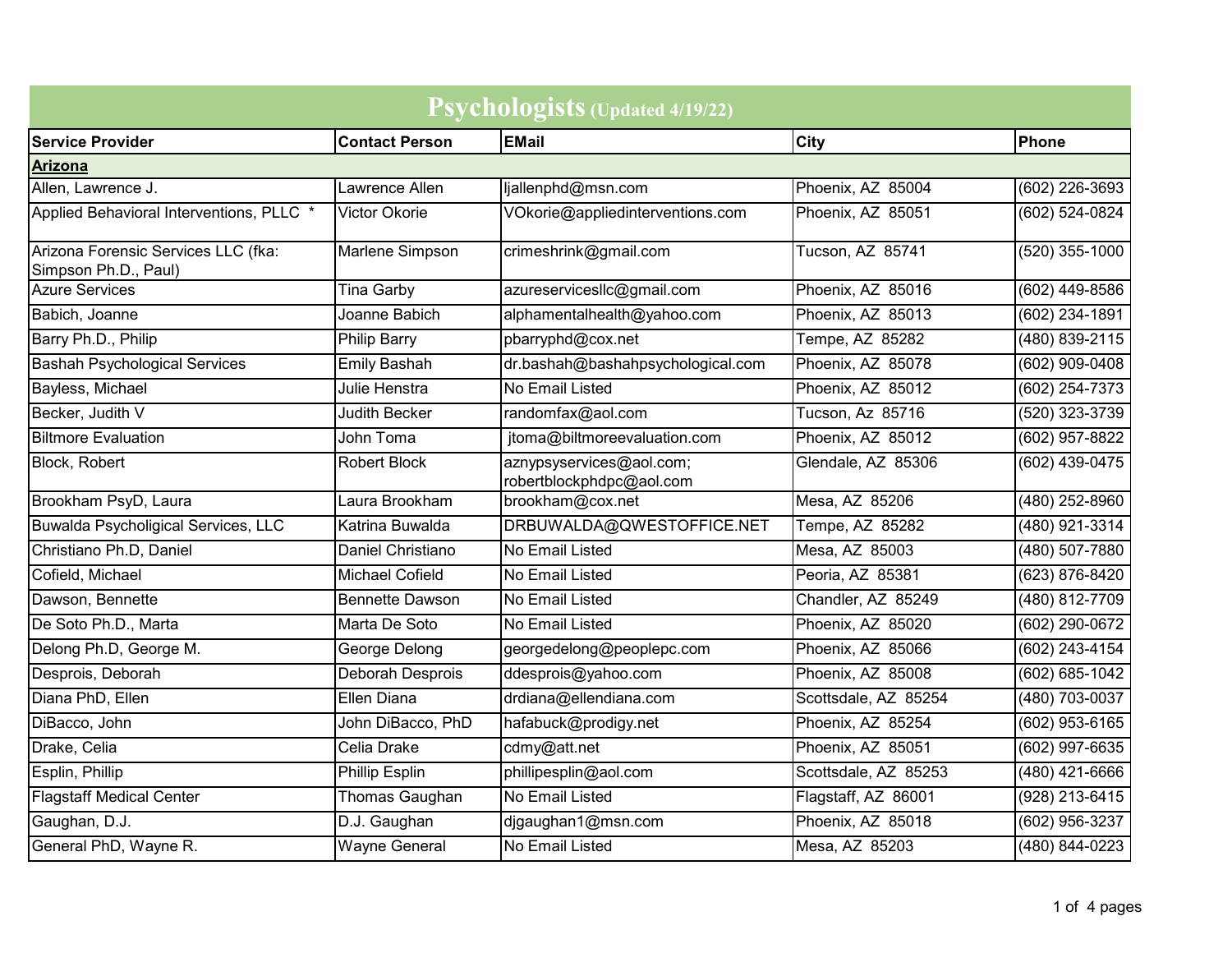| Hardwig, Kristen                     | Kristin Day-Hardwig        | lisa@familytransitions.com                     | Phoenix, AZ 85016          | (602) 955-3429     |
|--------------------------------------|----------------------------|------------------------------------------------|----------------------------|--------------------|
| Harnell, William M. Ph.D             | <b>William Harnell</b>     | drharnell5@gmail.com                           | Port Saint Lucie, FL 34953 | $(415)$ 671-9995   |
| Harris, Anne                         | Anne Harris                | ahjc@aol.com                                   | Mesa, AZ 85210             | (602) 548-3937     |
| Hill, Sara                           | Sara Hill                  | scohen174@cox.net                              | Scottsdale, AZ 85254       | (480) 922-5440     |
| Hollebeek, John                      | John Hollebeek             | affilpsyche@yahoo.com                          | Tempe, AZ 85282            | $(480)$ 345-7755   |
| Hoyt-Croft, Lesley                   | Lesley Hoyt-Croft          | No Email Listed                                | Phoenix, AZ 85044          | $(480)$ 496-9116   |
| <b>Hurley Psychological Services</b> | Kevin Hurley               | kdhurley@gmail.com                             | Litchfield Park, AZ 85340  | (623) 850-1864     |
| Johnson, Patricia                    | Patricia Johnson           | p.johnsonpd.d@worldnet.att.net                 | Scottsdale, AZ 85260       | (480) 315-9565     |
| Joy Ph. D., Marlene                  | Marlene Joy                | M.JoyPHD@juno.com                              | Scottsdale, AZ 85253       | (480) 998-2635     |
| Judge, Holly                         | Holly Judge                | holly.judge@cox.net                            | Gilbert, AZ 85296          | (602) 397-0728     |
| Juliano, Daniel                      | Daniel Juliano             | dbjuliano@cox.net                              | Chandler, AZ 85226         | $(480)$ 902-9416   |
| Kuhlman Psychology & Consutling PLLC | Katherine Kuhlman          | katherine@drkuhlman.com                        | Scottsdale, AZ 85260       | (602) 730-2366     |
| Lamonte Psychological Services       | Amber LaMonte              | dr.lamonte@gmail.com                           | Phoenix, AZ 85044          | (480) 648-5248     |
| Lang, Gina *                         | Julie Henstra              | No Email Listed                                | Phoenix, AZ 85012          | (602) 254-7373     |
| Lanyon PhD., Richard I               | Richard Lanyon             | rlanyon@asu.edu                                | Scottsdale, AZ 85251       | (480) 949-0447     |
| Lavit Ph. D., Ronn                   | Ronn Lavit                 | dr.ronnlavit@gmail.com                         | Phoenix, AZ 85014          | (602) 266-5823     |
| Lewis PH.D., Deborah                 | Deborah Lewis              | dlewisphd@gmail.com                            | Phoenix, AZ 85020          | (602) 997-6635     |
| Lewis Psy.D., Alan D                 | <b>Alan Lewis</b>          | aldadana@mindspring.com                        | Phoenix, AZ 85087          | (602) 318-0328     |
| <b>Maitri Psychological Services</b> | <b>Holly Salisbury</b>     | salisbury.holly@gmail.com                      | Phoenix, AZ 85003          | $(623) 692 - 8240$ |
| Martinez, Sergio PH.D LLC            |                            | Sergio Sergio Martinez   simartinezphd@cox.net | Tucson, Az 85741           | (520) 297-9638     |
| Mastikian Psy. D., Robert H.         | Robert Mastikian           | rmastikian@hotmail.com                         | Peoria, AZ 85382           | (623) 256-7266     |
| McIntyre, David                      | David McIntyre             | drmc@behavioralsscienceconsulting.org          | Tempe, AZ 85282            | (480) 495-5685     |
| Mellen, Carol *                      | Carol Mellen               | psymellen@yahoo.com                            | Scottsdale, AZ 85255       | (480) 994-3601     |
| Menendez, Kathryn A.                 | Kathryn Menendez           | kmndz@aol.com                                  | Phoenix, AZ 85014          | (602) 265-9555     |
| Miller, Paul                         | Paul Miller, PhD           | psychcon@cox.net                               | Scottsdale, AZ 85254       | (480) 922-1938     |
| Moe PhD., Glenn L                    | Glenn Moe                  | No Email Listed                                | Phoenix, AZ                | $(602)$ 995-2225   |
| Moran, John                          | John Moran                 | jm@jmphd.com                                   | Phoenix, AZ 85020          | (602) 795-4449     |
| Munoz, Leo                           | Leo Munoz                  | psychdoc5615@gmail.com                         | Queen Creek, AZ 85142      | $(480)$ 205-5866   |
| Nelson, Erin                         | Erin Nelson                | erinmnelsonaz@gmail.com                        | Scottsdale, AZ 85254       | (480) 250-4601     |
| O'Connell, Catherine *               | <b>Catherine O'Connell</b> | coconnellphd@earthlink.net                     | Phoenix, AZ 85020          | $(602)$ 216-6900   |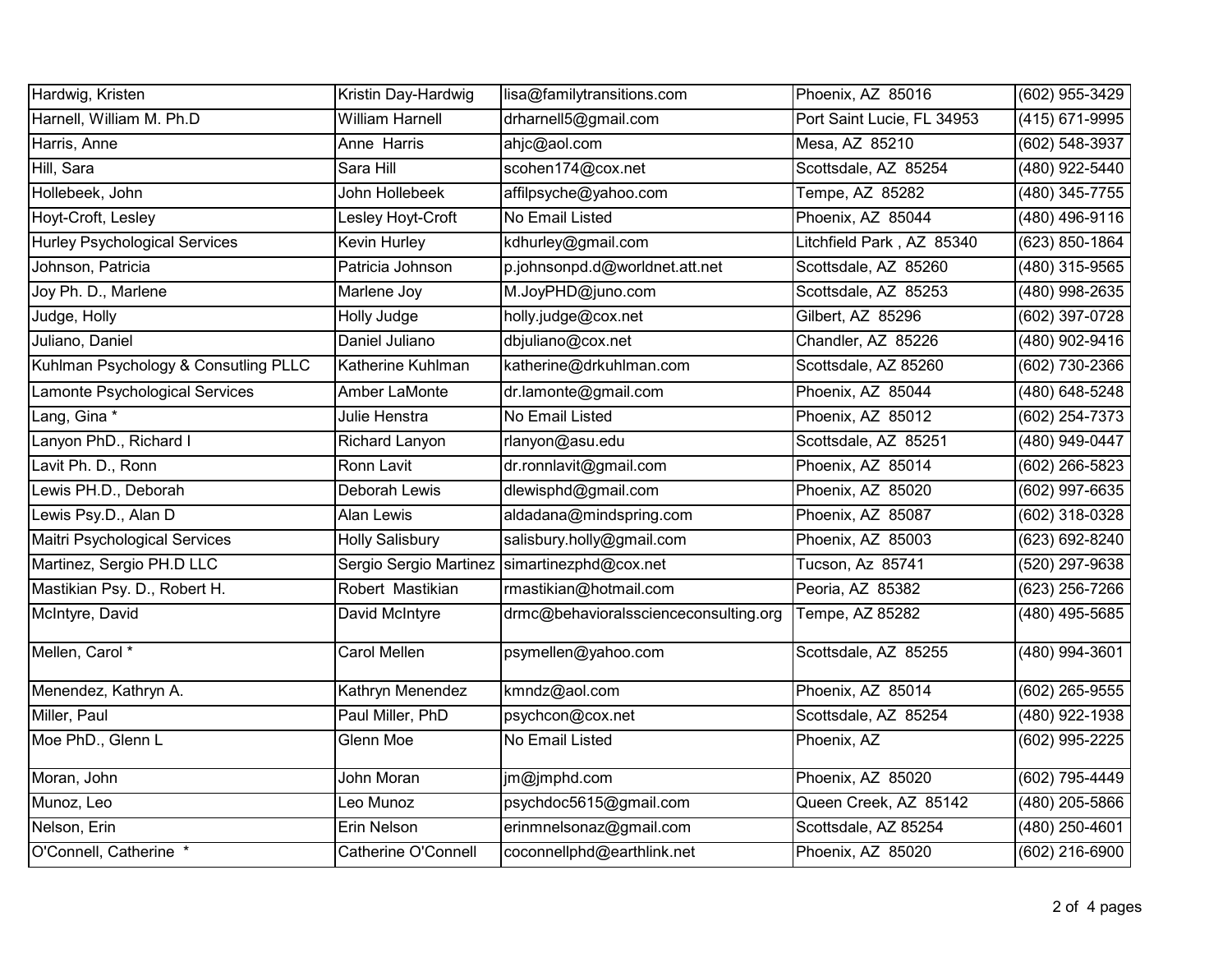| Patrasso, Carl                                  | Carl Patrasso        | dr.carl@carlpatrasso.com           | Scottsdale, AZ 85250      | $(480)$ 607-5398   |
|-------------------------------------------------|----------------------|------------------------------------|---------------------------|--------------------|
| Perry, Janet S. JD.Ph.D.                        | Janet Perry          | jperryphd@cox.net                  | Tempe, AZ 85283           | $(480)$ 730-0353   |
| Phoenix Forensic Psychological Services,<br>Inc | Robinson Donna       | drdlrobinson@yahoo.com             | Phoenix, AZ 85060         | (602) 568-5785     |
| Ramirez, Julio                                  | <b>Julio Ramirez</b> | jr.fcps@cox.net                    | Phoenix, AZ 85016         | $(602) 667 - 7650$ |
| Sadler, Robert Stephen                          | <b>Robert Sadler</b> | rssadler53@aol.com                 | Tucson, AZ 85719          | (520) 326-7088     |
| Salomon Ph. D, Felix                            | Felix Salomon        | felixsalomonphd18@gmail.com        | Phoenix, AZ 85020         | $(602) 870 - 0991$ |
| Samuels, Richard                                | Lynda Eness          | rmsamuelsphd@cox.net               | Scottsdale, AZ 85260      | $(480)$ 661-9896   |
| Saubolle, Ph.D., Michael A.                     | Michael Saubolle     | No Email Listed                    | Phoenix, AZ 85048         | (602) 239-5605     |
| Sentience Psychological Services PLLC           | Janeen DeMarte       | jdemarte@sentiencepsych.com        | Phoenix, AZ 85013         | (602) 354-8906     |
| Seward James D                                  | <b>James Seward</b>  | jseward@earthlink.net              | Phoenix, AZ 85016         | (480) 620-8953     |
| Sindelar, Scott                                 | Scott Sindelar       | dr.sindelar@qqss.com               | Scottsdale, AZ 85254      | $(602)$ 482-1487   |
| Stride Psychological Services LLC *             | Mary Oakley          | No Email Listed                    | Tempe, AZ 85282           | (480) 839-6264     |
| Sullivan, James                                 | James Sullivan       | jps@sullivanforensicneuropsych.com | Tucson, AZ 85743          | $(520)$ 744-6200   |
| Thal, James                                     | <b>James Thal</b>    | No Email Listed                    | Phoenix, AZ 85020         | $(602)$ 263-8756   |
| Valley Psych Associates, LLC                    | Carlos Jones, PhD    | valleypa@qwestoffice.net           | Phoenix, AZ 85018         | (602) 840-9621     |
| Van Doren Ph.D., Jon                            | Jon Van Doran        | vandoren@azn.us                    | Scottsdale, AZ 85258      | (480) 699-6869     |
| Vigil, Diana LPC                                | Diana Vigil          | admin@childtherapyarizona.com      | Scottsdale, AZ 85250      | $(480)$ 946 0801   |
| Weinstock, David *                              | David Weinstock      | contracts@fcande.com               | Scottsdale, AZ 85250      | $(480) 840 - 0400$ |
| Youngjohn, James                                | James Youngjohn      | drjyoungjohn@aol.com               | Scottsdale, AZ 85251      | $(480)$ 941-1774   |
| <b>Contiguous</b>                               |                      |                                    |                           |                    |
| Barnes Psy.d., Diana Lynn                       | Diana Barnes         | dlbarnes@postpartumhealth.com      | Sherman Oaks, CA 91423    | (818) 887-1312     |
| Brayfield-Cave, Susan                           | Susan Brayfield-Cave | sbcave@cybermesa.com               | Santa Fe, NM 87507        | $(505)$ 988-7616   |
| Fox J.D., PHD., Erik L.                         | Erik Fox             | erikfox@yahoo.com                  | San Diego, CA 92142       | (619) 279-2472     |
| Frenda, Steven                                  | Steven Frenda        | sfrenda@calstatela.edu             | Los Angeles, CA 90004     | (212) 951-1366     |
| Greenspan Consulting                            | Stephen Greenspan    | No Email Listed                    | Littelton, CO 80162       | (303) 948-3451     |
| Kriegler PhD, Julie A                           | Julie Kriegler       | info@drjuliekriegler.com           | Menlo Park, CA 94025      | (650) 566-9920     |
| Liang, Alice                                    | Alice Liang          | asnsme968@gmail.com                | Simi Valley, CA 93065     | (925) 698-7994     |
| Lipson & Berlin                                 | Joy Alderdyce        | drglipson@gmail.com                | Rancho Santa Fe, CA 92067 | (858) 759-1848     |
| Lisak, Ph.D., David                             | David Lisak          | david@davidlisak.com               | Placitas, NM 87043        | $(505)$ 404-8676   |